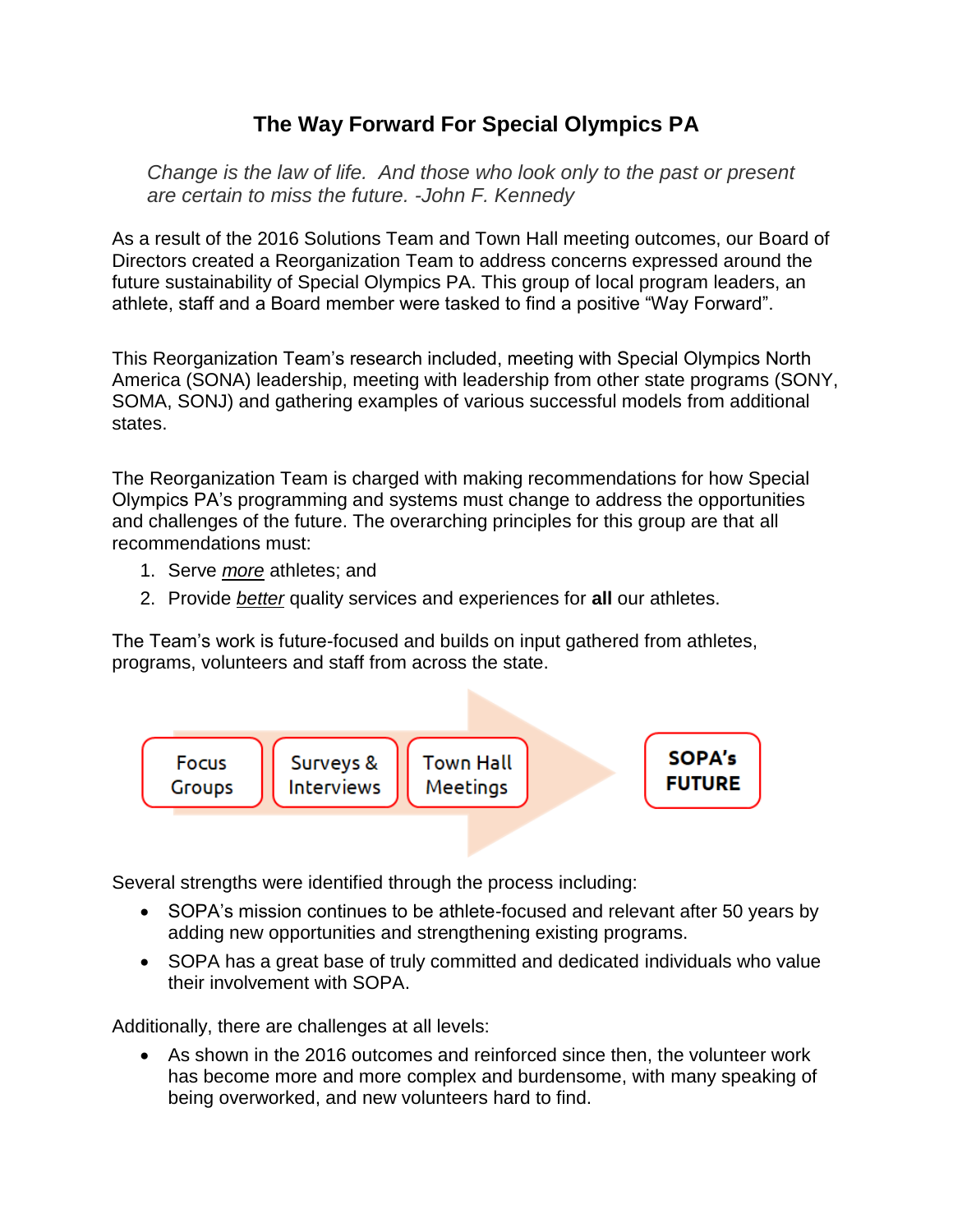The athlete experiences and opportunities are not consistent in all areas of Pennsylvania.

These challenges cannot be ignored. One clear determination is that the "status quo" will not allow SOPA to optimally grow and serve athletes. Therefore, we know we must change.

What's next?? How do we determine the steps that are necessary to do **MORE** and **BETTER** for our current and future athletes?

The Reorg Team has been meeting every two weeks for the past 7 months to determine what a successful model will look like to meet the current and future needs of our athletes and volunteers. The Team has developed a model that would group counties into nine regions across the state. Factors that were considered for each region include athlete population, colleges, media markets, and geography. Some important tenets of the regions are:

- 1. Athletes will not have to travel more than 30 minutes to access a training site.
- 2. Local competitions will not require more than 1 hour of travel.
- 3. Regional competitions will not require more than 2 hours' travel.
- 4. All athletes will be registered with SOPA, not local programs. Athletes can participate anywhere that is convenient for them.
- 5. All regions and athletes will have the same high-quality SOPA experience, regardless of where they train and compete.
- 6. Volunteers will once again be able to focus on our athletes instead of administrative tasks.

A general session at Leadership Conference in August is planned to introduce the Regionalization Model that has been developed. There will be 2 Fireside Chats on the agenda (one for manager's and the second open to all) to allow more opportunities for questions and discussion. All work is focused on how SOPA can be structured to serve **MORE** athletes with **BETTER** programming.

Please use this link to submit any questions or comments you have in advance of the Leadership Conference so that we can address them at that time.

[https://docs.google.com/document/d/1Ry3Hc2yoVmwQHHto0xJeYIibLahAsuxvYb-](https://docs.google.com/document/d/1Ry3Hc2yoVmwQHHto0xJeYIibLahAsuxvYb-5GMoQHaA/edit)[5GMoQHaA/edit](https://docs.google.com/document/d/1Ry3Hc2yoVmwQHHto0xJeYIibLahAsuxvYb-5GMoQHaA/edit)

Thank you for your dedication to SOPA and our athletes, The SOPA Reorganization Team